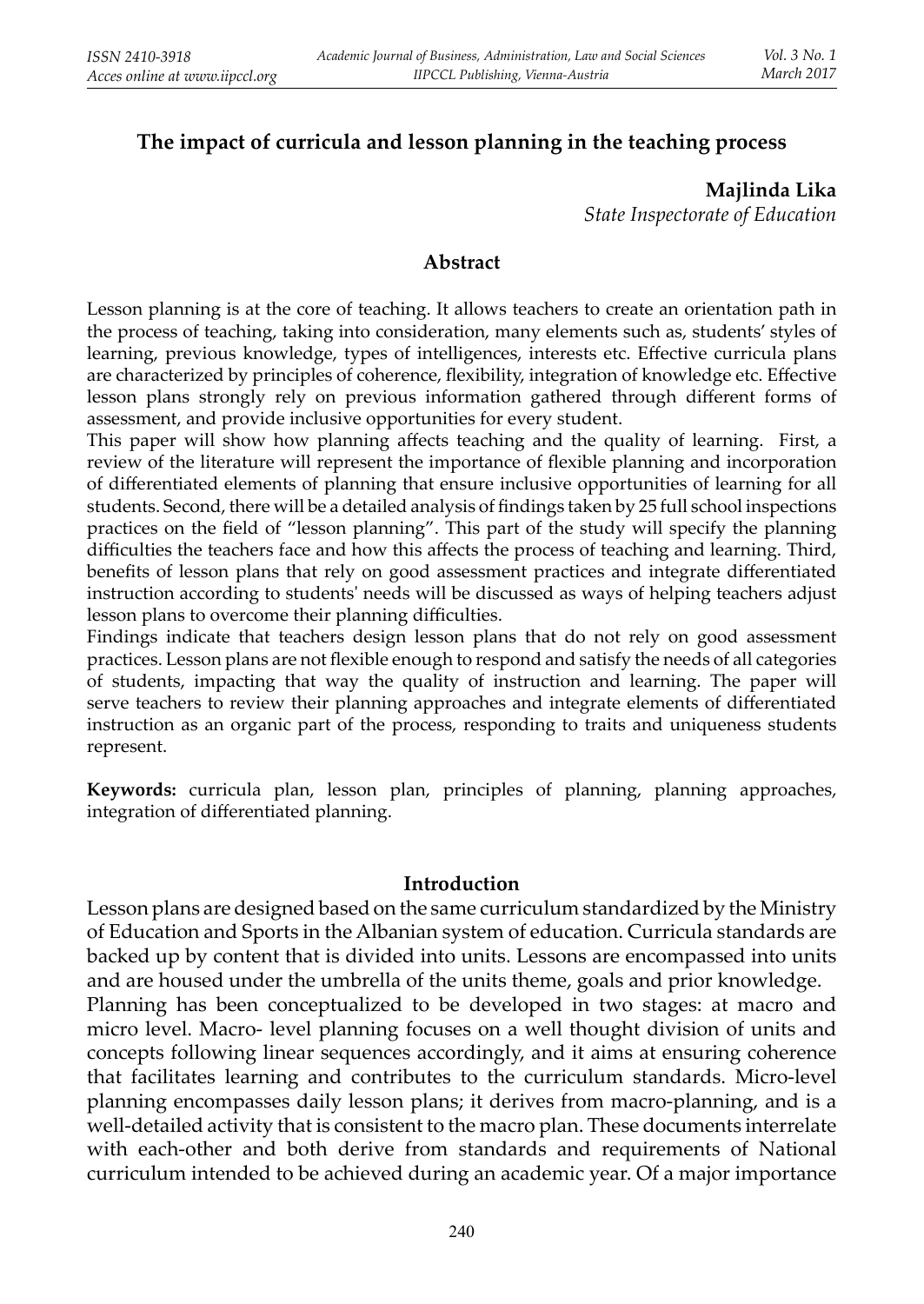is the achievement of coherence between concepts' development following logic of their correlation as an important aspect to be met, because it affects the progress and the quality of teaching.

In the first section, the importance of lesson planning as a mechanism that allows teachers to follow the right path toward skilling students and meeting curricula requirements will be discussed. Furthermore, stages, factors and considerations while planning the lessons will be reviewed.

The second part of the paper will focus on a detailed analyses upon the approaches and practices teachers use to implement the lessons in the Albanian system of education. Moreover, a careful synthesis of the strategies they plan will be summarized in order to identify problems they face in conceptualization of lesson plans.

Finally implications about lesson planning will be suggested as a way of adjusting lesson plans according to student's specific needs.

# **Methodology**

Data for this paper review were gathered from 25 school full inspections from the field of curricula and lesson planning: Full school inspection bring data on all the subjects learned at Albanian system of Education. The school inspections have been carried out in all the regions of the country including: Kamëz, Peqin, Kukës, Kuçovë, Laç, Tirana Qark, Lezhë, Kavajë, Krujë, Tiranë, Librazhd, Durrës, Gjirokastër, Pogradec, Lushnjë, dhe Korcë, Elbasan, Malësi e Madhe, Berat, dhe Skrapar. The map of data represents all regions in the country, meanwhile it should be emphasized that the schools to be inspected were randomly selected. 113 lesson plans have been directly observed and analyzed following instruments such as:

• Curriculums' planning is designed considering principles such as: linearity, flexibly, reinforcement and expansion of knowledge, cross curricular integration of concepts;

- Curricula is planned flexibly providing extra-time for difficult concepts;
- Curricula is planned based on a variety of resources of information;
- Teachers are systematic in planning their lessons;
- The objectives meet the criteria of measurability and specificity;

Lesson plans are designed integrating differentiated instruction for students with learning difficulties;

• Lesson plan are designed taking into consideration data gathered from systematic assessment.

Findings were calculated based on the frequency of strategies included in the plans. Lesson plans were carefully reviewed and notes were taken upon the qualitative aspect of the objective designing, the strategies and techniques used to enable the objective achievement. Frequencies of procedures were represented on percentages. On the other hand the structure, coherence and utility of lesson plans was considered and analyzed.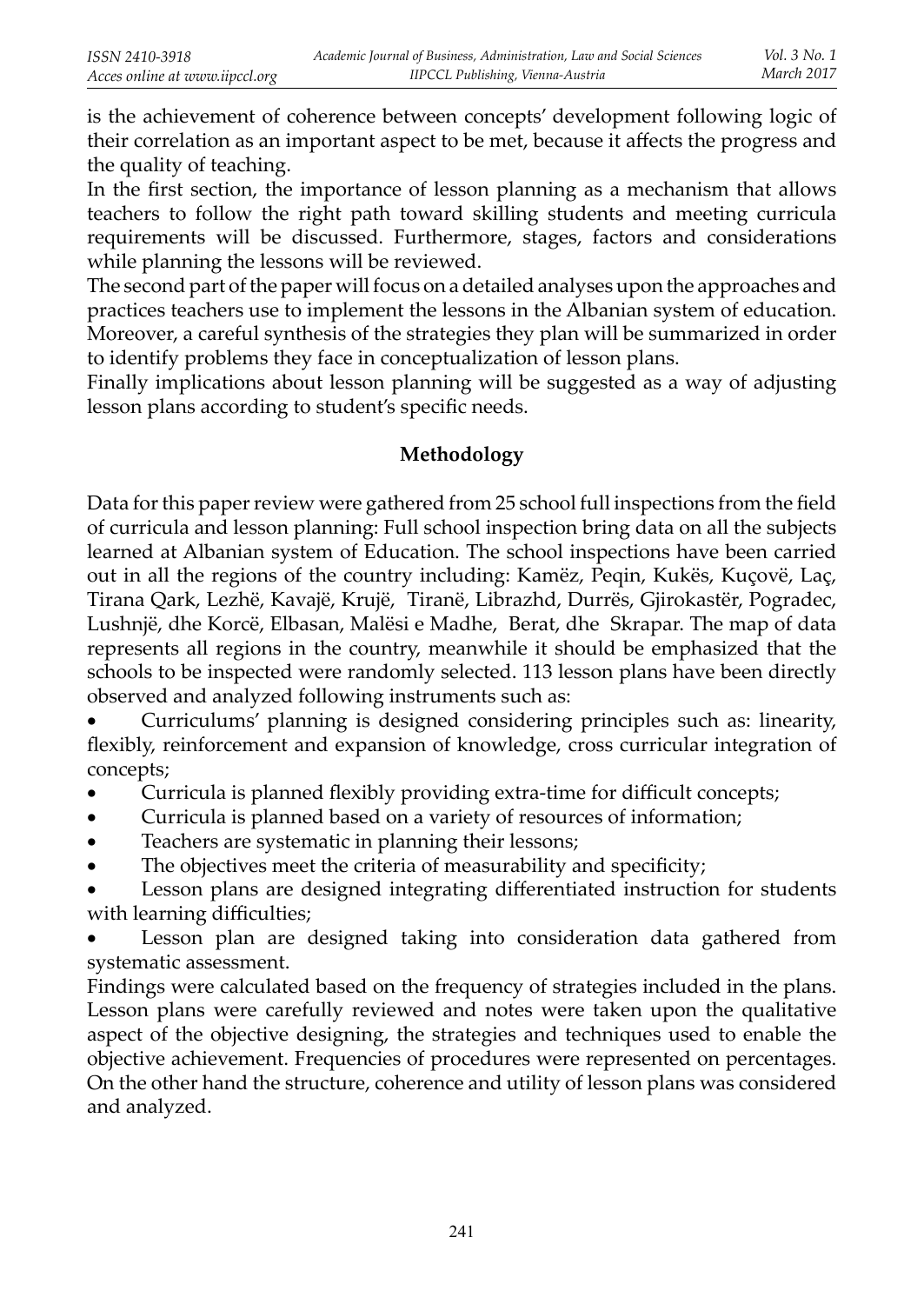#### **Literature review**

### **The importance of lesson planning**

"Failing to plan is planning to fail."The major role of lesson planning is to ensure that classroom instruction aligns with curriculum goals and objectives, enabling the students to be active participant in the process of learning since their direct experiences relate to lesson plans. On the other hand planning is also a good opportunity for teachers to refresh the knowledge and to update themselves on current research and findings.

Planning is a preparatory stage of instruction, where teachers reflect upon students' attainment, analyze how students are learning, think about the teaching approach they providing and try to adjust their instruction according to students needs. What are the benefits of planning? Is it a tool in teachers' hands, or an inefficient procedure not having a proper function? (Jensen, 2001) considers planning as an instrument that leads to unified procedures and lessons, but in fact planning should be a very specific and unique paper that fulfils every student' needs for learning. Effective planning relies on detailed previous information upon students' progress and attainments. Lack of information may lead to errors and unpredictability during the process of teaching. Sometimes the objectives set may not correspond to the level of students, because there is a big gap between previous knowledge and the knowledge we want to build. Choice of inappropriate objectives leads to activities, strategies and techniques that do not help students to advance in their learning. As mentioned earlier, knowing students' needs, their current level of knowledge, their learning styles, level and interests is very important. This information helps teachers to set real, measurable and achievable objectives. Skills and competences gained previously are essential to efficacy of lesson planning. It exits a strong logic correlation between concepts that influences the progress in learning. If certain concepts are not mastered, it is impossible to advance to more complex ones, since they relate strongly to each other and condition progress.

## **Stages of planning**

Planning is *a process* and as such it goes through different stages. The stage of preplanning is a product of deep reflections and analysis upon students' performance and attainment, sustainability of knowledge, the reinforcement of concepts, the compatibility of instruction to students' needs, etc. There are many considerations to be reviewed and is a variety of questions to be addressed that facilitate the choice of teaching approach. They relate to the content and the interest it may raise to students, the degree of students motivation, the complexity of the information and the need for planning differentiated instruction? Some questions that ask answers at this stage are: What are the most appropriate strategies and techniques that match students' style of learning? Do the selected activities enable objective achievement? What materials are needed to understand abstract notions? How can abstractionism be facilitated for students? Are students able to learn about the hard attack just by describing or do they need some visual help? How much time should be devoted to every activity? Do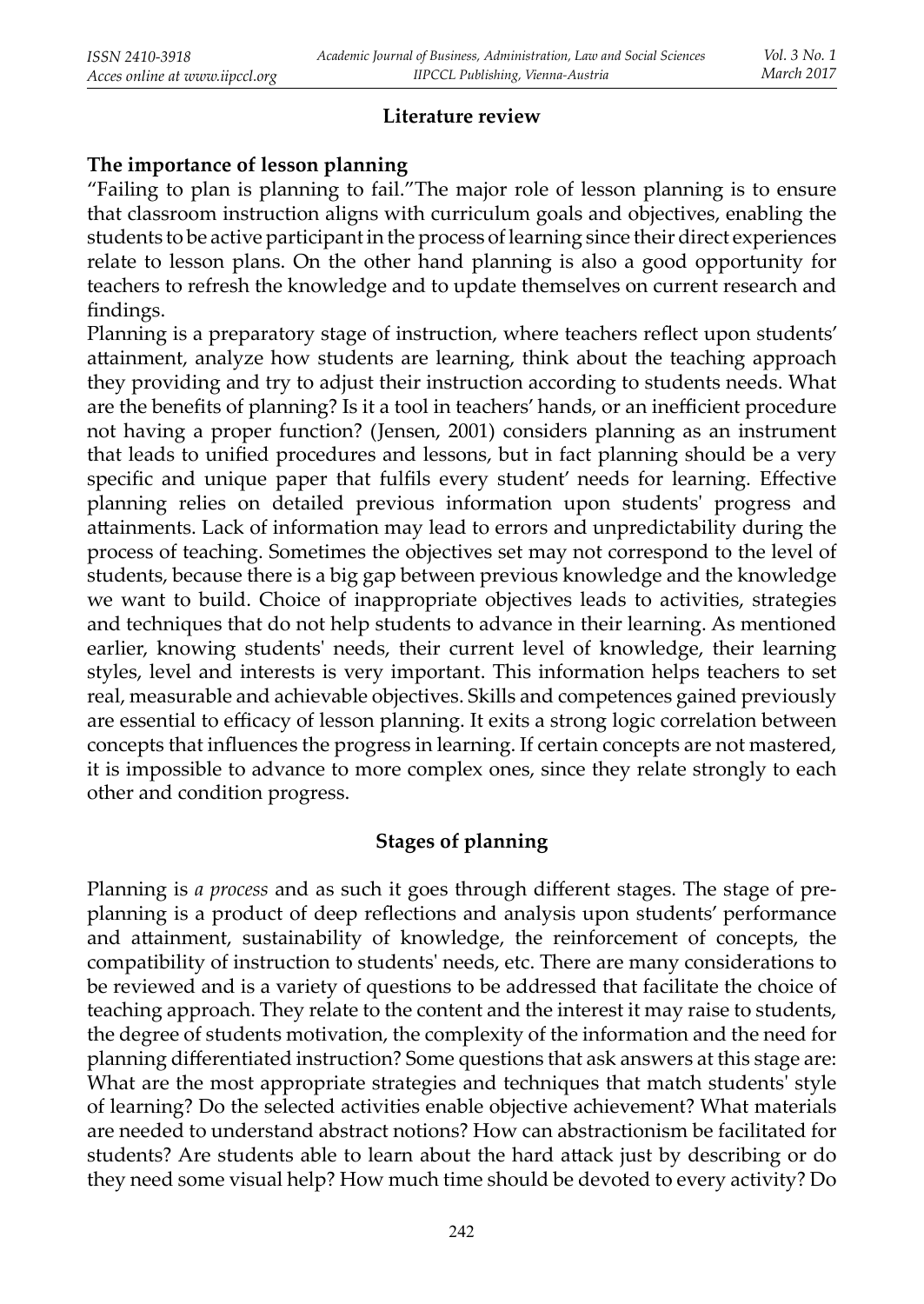the selected activities provide opportunities for students to demonstrate what they have acquired?

This stage of planning is the mechanical and the easiest part of the process, where teachers write down the procedures and rubrics they have carefully thought and selected, taking into consideration all the aspects we discussed earlier. It is the second step after conceptualizing and taking into consideration all the decisions teachers made at the initial stage.

The stage of post-planning relates to reflection upon the efficacy of planning. Some of the questions teachers should respond at this point are: Has planning enabled to implement all the procedures and activities in an integrated way to satisfy the fulfilment of the objective? Was planning a tool that provided appropriate teaching for each level of students comprising those with learning difficulty? Could the plan fill all the gaps created during previous learning? Did the plan provided opportunity for practice and feedback for every student? Did it lead to efficacy and skill gaining? Was the time properly managed and enabled practice and feedback from students? To what degree the objective were met? Did it allow time to identify and scaffold struggling students? Does this concept need some extra time? Did it enable a studentcentred instruction making students the active participant? Could the plan maximize students' learning?

### **Factors infl uencing planning process**

The curriculum encompasses many components such as: teacher, learner, context, resources, and teaching approach. All these elements have a powerful impact on lesson planning and can differ from one class to another, because of the specifics they represent. Zahoric ranges other aspects that influence the process of planning and pays attention to a certain individuality that impacts the way teachers plan their instruction. Other factors according to (Zahoric 1970), link to characteristics such as the length and type of experience, the levels of subject, pedagogical knowledge, teaching style, repertoire, and perceptions and knowledge of pupils. All these elements influence the planning style and make teachers differ from each- other in the ay they teach, Peterson claims that experience leads teachers toward a certain independency. Experienced teachers learn to juggle the classroom variables almost separately from the planning process (Peterson 1978). Of a central importance also is considered the dynamics of teaching, the context, and learners' motivation - aspects that affect planning properties. Another factor to be considered is the importance of flexibility within the lesson plans. Lesson plans are not rigid structures that should be strictly followed. Alexander (2000) likens interactional planning to the structure of a musical performance where the composition or score is analogous to the lesson plan, and the performance itself shifts according to interpretation and improvisation. Larsen-Freeman supports the unpredictability of the teaching process that influences the fidelity to the plan because he classifies planning within a complex system that is dynamic, complex, nonlinear, chaotic, unpredictable, open, self-organizing, feedback sensitive, adaptive, 'strange attractor'. Lesson plans should respond to learning needs of every group of students and in such context, a further consideration relates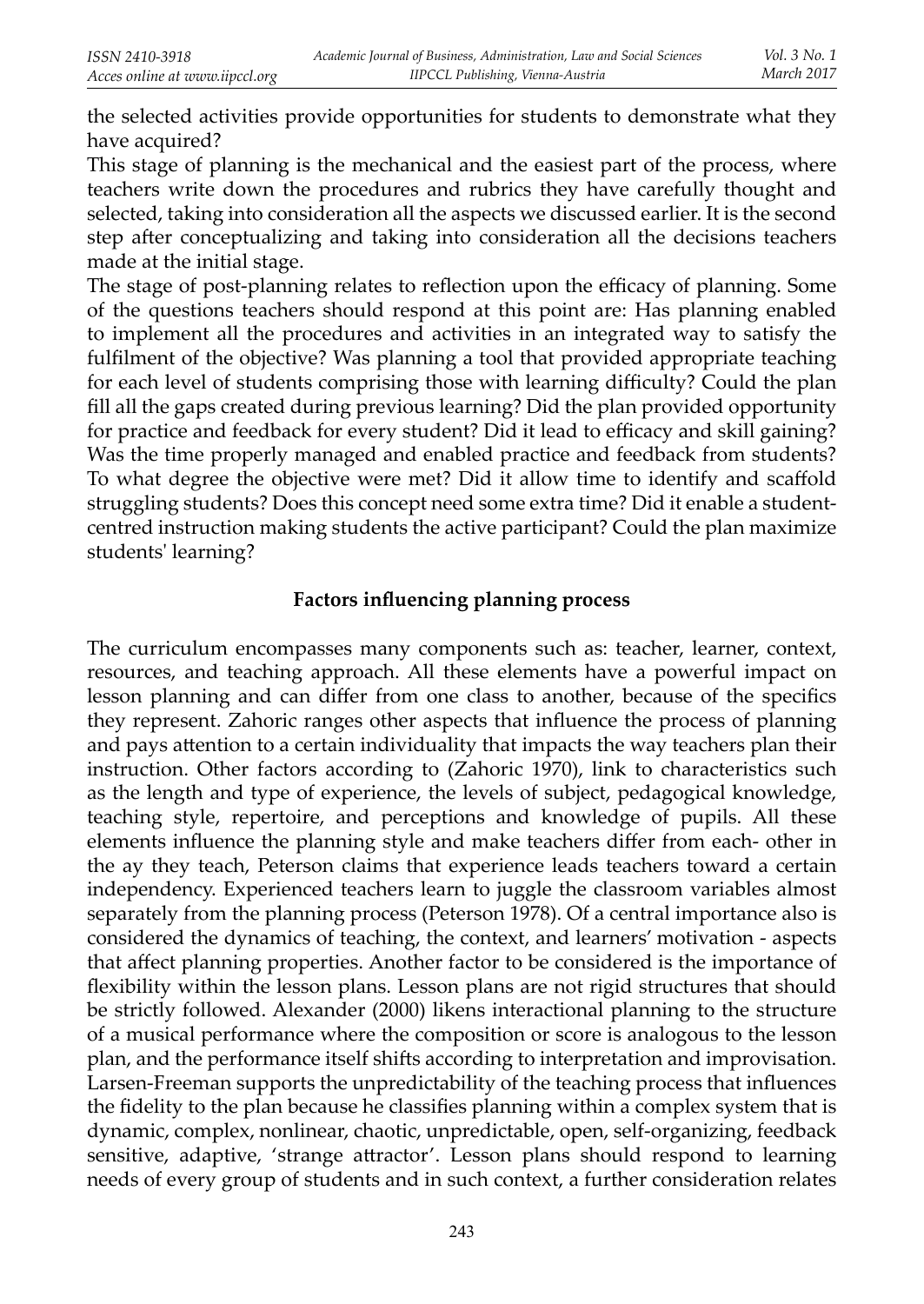to incorporation of differentiated planning. What satisfies the learning needs of one group of students, doesn't correspond do other groups. That is the reason that planning of differentiated instruction should be the answer to providing appropriate instruction to every student. As discussed previously there are many factors that influence the way teachers plan to teach students, but what is essential is that teachers should have gained the mechanism to make adjustment and adaptations that satisfy a qualitative process of learning.

#### **Results**

# **Diffi culties in planning curricula implementation**

# *Curriculums' planning is designed following principles such as: linearity, flexibility, reinforcement, expansion of knowledge and cross curricular integration of concepts*

Findings bring evidence that teachers face problems to sequence units ensuring coherence, as a consequence of lack of familiarity with curricula philosophy and principles.

According to Calderhead and Shorrock (1997), Kagan and Tippins (1992), and Lampert (1985), many neophyte teachers have difficulty integrating subject topics, understanding the concepts or tasks embedded in curriculum materials, and juggling conflicting goals when there is uncertainty about how to achieve multiple, desired outcomes. As a result, there is often an elision between aims, goals, and objectives on the one hand, and teaching and learning process on the other. Similar difficulties have been detected in our analysis, but the difference is that the problems are faced by experienced teachers as well. *In 20% of curricula plans* the objectives do not match to curricula requirement, but are retrieved from books' posing problems to curricula implementation.

The main principles like linearity, flexibility, reinforcement, expansion of knowledge as well as cross curricular integration of concepts are not always taken into consideration in curricula plans. *In 23 % of cases* the arrangement of the units represents problems since it lacks an organic connection between concepts and does not follow the principle logic connection between concepts. *In 24 % of cases* some of the core objectives that relate to skills such as reading, listening and writing have not been integrated into the lesson plans, skipping curricula requirements and standards.

*Curricula is planned fl exibly providing extra-time for diffi cult concepts*Another important principle of curricula is flexibility which means that teachers can manage time more effectively and put more effort to complex concepts, in order to help students overcome difficulties and follow the pace of learning.. Findings indicate that *in 56% of curricula plans* the principle of flexibility has not been incorporated into unit planning, which impacts the process of teaching and learning.

*Curricula is planned based on a variety of resources of information*

 Another problem reported relates to poor resources of information that provide opportunities to ensure objective fulfilment. There is a culture among teachers that the book is the unique source of information to be used. 85 % of teachers strictly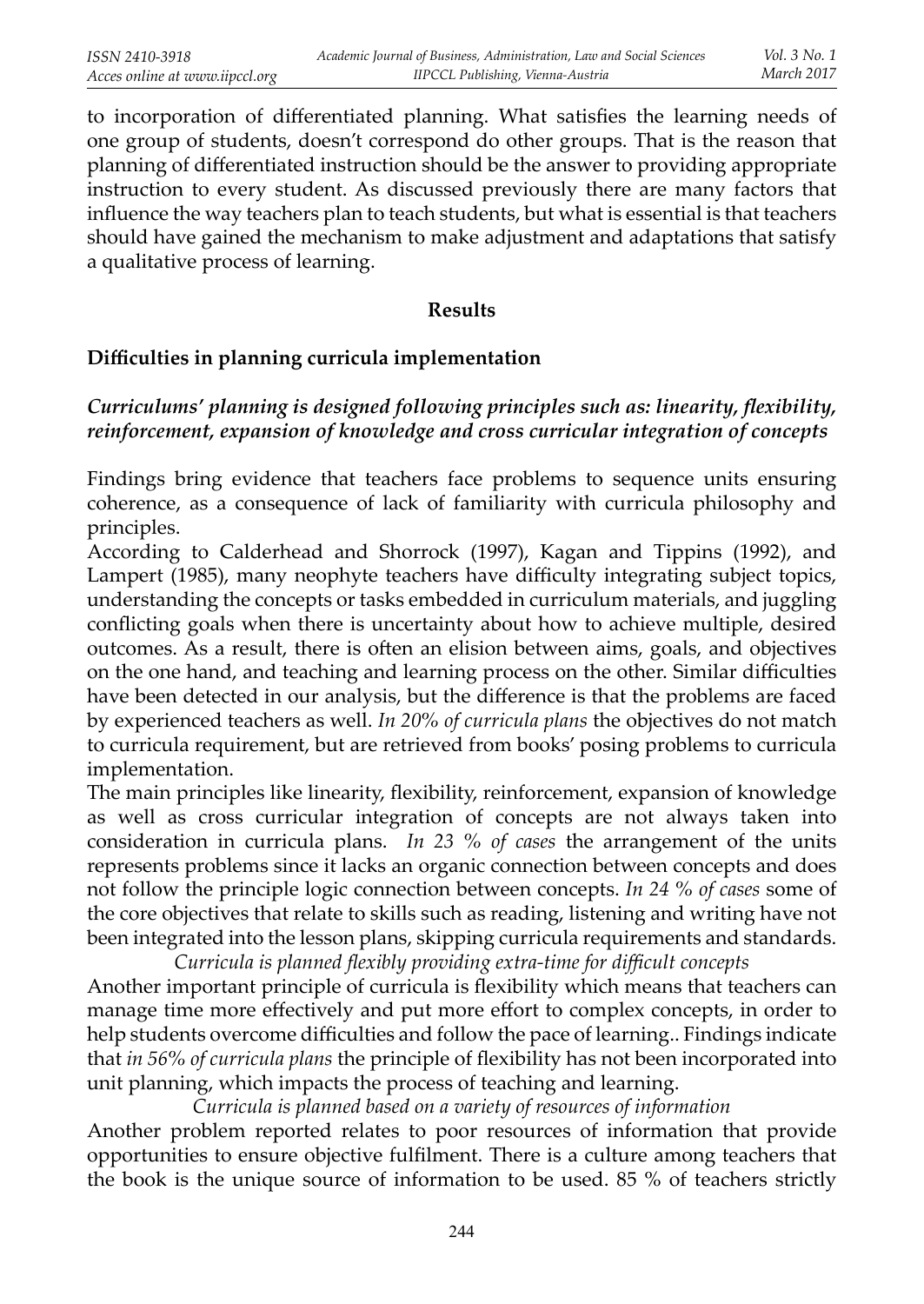follow textbooks not providing variety of information to consolidate concepts. This makes teachers have little or no access to other sources of information, apart from books. It should be noted that curricula suggests a range of different sources to be consulted and used, but teachers continue to strictly refer to books.

# *Diffi culties in planning daily lesson plans*

*Teachers are systematic in planning their lessons*

 Findings indicate that a small percent of teachers skip planning activity, not paying attention to the preparatory stage for a successful teaching process. In 12% of cases it is reported sporadic planning. Different studies indicate that many instructors become discouraged by the time required for good lesson planning. There are no studies that confirm the amount of time teacher spend in planning their lessons. For some teachers it is considered a time consuming activity, while for others is beneficial, in terms of serving as a guide toward achieving the objectives and goals.

The objectives meet the criteria of measurability and specificity

Research indicates that teachers face difficulties constructing objectives (both intellectually and semantically), (Kagan and Tippins 1993). The same challenge is faced in Albanian context, since *in 52 % of lesson plans* teachers struggle to design objectives that meet the criteria of specificity, measurability as well as constructing objectives that are achievable, realistic and time bound. Not being able to design objectives impacts planning, teaching process and the evaluation. Some studies, also have shown that many student teachers, particularly early in their training, have difficulty matching goals, objectives, and forms of evaluation; many also fail to understand the conceptual (and sometimes semantic) distinctions between aims, objectives, and goals (Joyce and Harootunian 1964, John 1991).

Lesson plans are designed integrating differentiated instruction for students with learning *diffi culties*

A principal feature of a differentiated instruction is flexibility. Students get engaged in suitable activities and teachers design and alter instructional plans in response to learners.

 "When teachers recognize diversity in their students, in terms of how and what they identify with and how they learn, and when this recognition is reflected in how teachers teach, students are free to discover new and creative ways to solve problems, achieve success, and become lifelong learners" (Ferguson et al., 2005). Differentiated planning is a necessity since students are very unique and diverse in their learning It is widely accepted that learners differ a lot from each other in many aspects: such as learning style, prior knowledge, intelligence, cognitive skills, motivation, attention span etc... Individuality and specificities students represent should be an initial point of planning. Techniques and strategies that work for a group of students may not work for another group. The content that may be easily digested by a group of students may be very difficult for other groups. Isolated strategies or techniques can't be suitable for all teaching situations; because no single strategy or technique can meet every student needs in every learning situation. To ensure the greatest probability of learning teachers should incorporate a variety of activities that satisfy all students' needs and produce the desired outcomes. Differentiated planning leads to appropriate selection of objectives, content and strategies that respond to every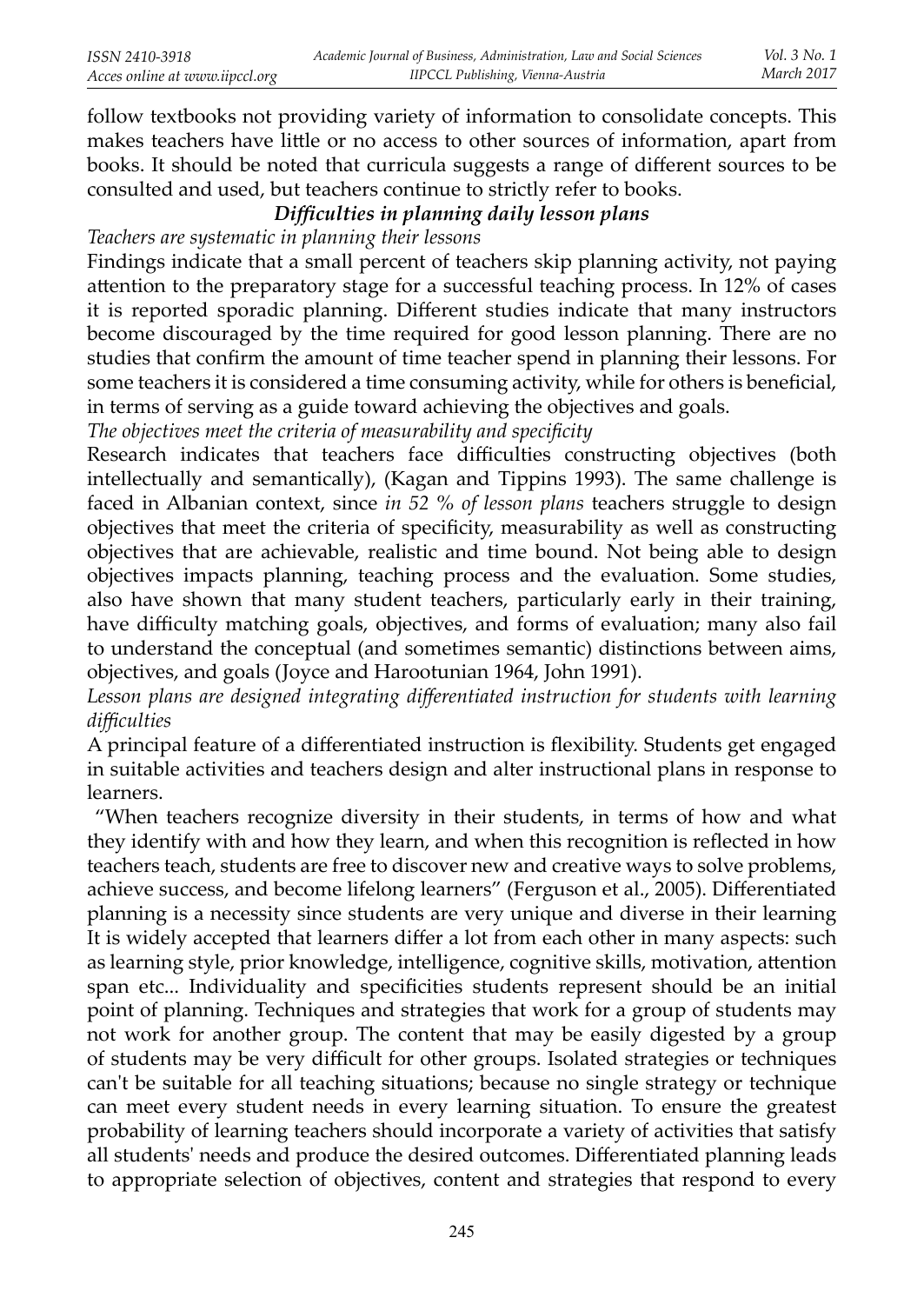student. Teachers are there to offer the appropriate remedy according to students' needs. In many cases teachers plan unified lessons not including differentiated content and strategies for groups of students that have different needs compared to the rest of the class. Not paying attention to students who are struggling in their acquisition means not providing opportunities and inclusion for every student. *In*  82 % of cases it is reported lack of differentiated planning instruction even though students represent learning difficulties and teachers agree on that. Findings prove that teachers plan unified lessons not meeting every student' need for instruction and not providing active participation of all students.. In this context there is an urge to train teachers to incorporate and integrate differentiated content and teaching methods that ensures inclusion and opportunities for everyone. A key feature is the opportunity for practice, as it serves teachers to monitor learning and see if students are competent to use the newly acquired behaviour, skills, or knowledge. is the essence of effective planning. A close observation of students' performance provides feedback and help teachers adjust the teaching techniques accordingly. It also gives data to the teacher upon the extra time needed to devote to certain concepts and notion in order to accomplish the objectives.

*Lesson plan are designed taking into consideration data gathered from systematic assessment*Another important consideration is that effective planning relies on good assessment and objective diagnosis. Assessments strategies serve to inform next steps for instruction. Many students are inactive in the process of learning, because they suffer from a wide gap of knowledge, accumulated during their learning. Successful planning procedures relate to careful application of diagnostic and formative assessment. Knowing where the students are provides a great source of knowing where to go. Planning without previous references about students learning impede teachers to offer appropriate assistance and scaffolding. Assessment is a crucial part of planning, since it serves as the ground for effective planning. Application of formative assessment and information teachers gather upon students' learning are a useful indicator that serves to successful planning. By doing so hierarchy of learning is taken into consideration and adjustments are planned accordingly. Findings from observation of lesson plans indicate that teachers incorporate the rubric of assessment formally. By doing so that all students work is not judged against the same assessment criteria. *In 72% of cases* teachers do not plan comprehension-level summaries, in order to provide logical reasons that lead to the fulfilment of the lesson objectives and the desired outcomes. Also *in 65% of cases* teachers do not keep records of student performance on test items. In this context their priorities of learning do not relay on data from systematic assessment, impacting seriously the quality of planning and instruction. Keeping records upon students' barriers in learning serve as a guide for further planning. These records inform teachers upon the adjustments it can be done to the instruction approach.

## **Conclusions**

Lesson planning has been an evolutional and challenging task for teachers. Over time different approaches have been enriched and reviewed, in order to respond